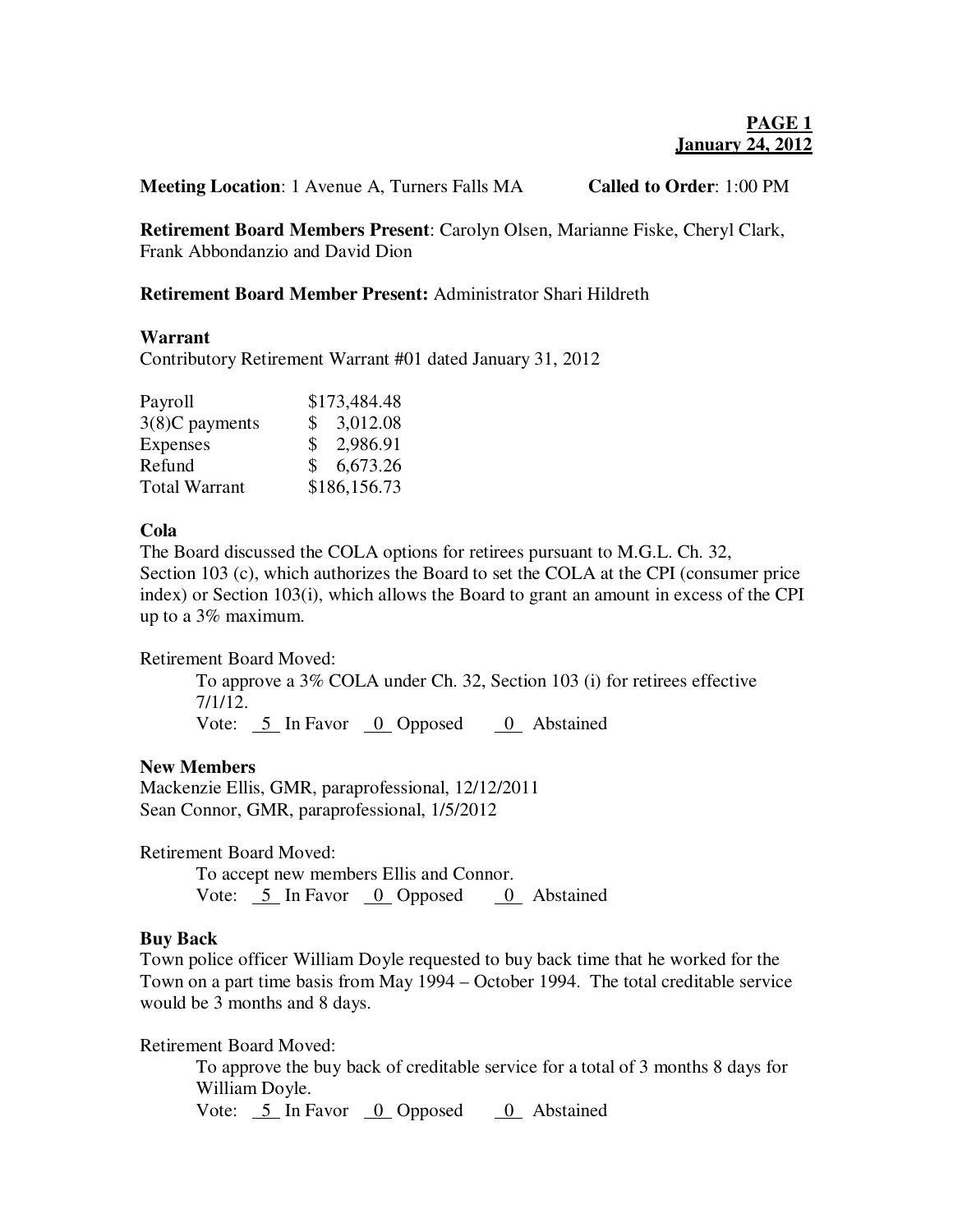#### **Annual Eligibility Certification**

The Board reviewed PERAC Memo # 4/2012 regarding the new requirement that all Board Members file an eligibility certification form by February  $1<sup>st</sup>$  each year.

#### **Longevity**

The Board discussed whether or not to add longevity to the Administrator's contract based upon a survey completed of the member units in the Retirement System.

Retirement Board Moved:

To add longevity to the Administrator's contract starting at 10 years, with payment on the anniversary date. Longevity shall be granted at:

| <b>Years of Service</b>    | Amount   |           |
|----------------------------|----------|-----------|
| $10-14$ years              | \$300.00 |           |
| $15-19$ years              | \$400.00 |           |
| $20-24$ years              | \$500.00 |           |
| $25-29$ years              | \$600.00 |           |
| $30+$ years                | \$700.00 |           |
| Vote: 5 In Favor 0 Opposed |          | Abstained |

## **Travel Reimbursement**

The PERAC Annual Statement Training will be held February 9, 2012 in West Springfield (Snow date Feb 10, 2012) with Administrator S. Hildreth attending.

## Retirement Board Moved:

 To approve travel reimbursement for anyone attending the training session. Vote: 5 In Favor 0 Opposed 0 Abstained

## **Superannuation Retirement Applications**

Sandra Broderick, GMR, cafeteria, date of retirement 1/28/2012 Sheila Parker, TWN, clerk, date of retirement 4/17/2012

## Retirement Board Moved:

To approve Superannuation Retirement Applications Broderick and Parker. Vote: 5 In Favor 0 Opposed 0 Abstained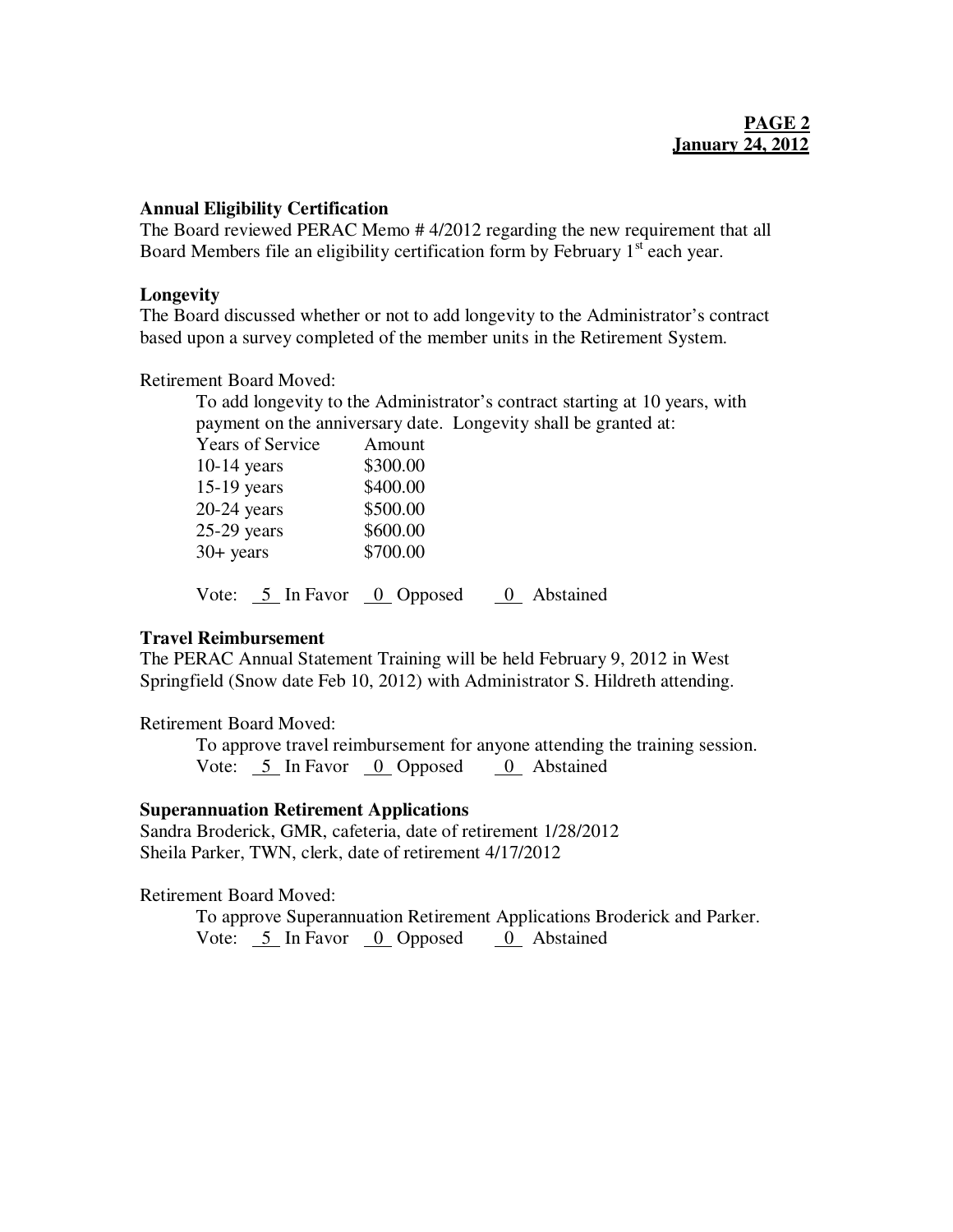#### **Ethics Law/Gift Basket**

Ms. Olsen spoke with Attorney Amy Nee of the State Ethics Commission at length about the requirements of the Ethics Law and the appropriate response to receipt of a gift basket valued at less than \$50.

If an individual employee receives a gift valued at less than \$50, the gift is the employee's to dispose of as they wish. If the employee also does business with the giver as part of his/her job, s/he should file a disclosure statement. 930 CMR 5.08 (11) states that a public employee is not prohibited from accepting unsolicited gifts of items that are perishable or otherwise impractical to return (such as flowers, plants, floral arrangements, and fruit baskets, or boxes of candy) if such item is made generally accessible to other persons in the employee's agency and to the general public to the extent possible, or given to charity.

The statute does not directly address the issue of a gift received by an agency, meaning an organization, branch, department, or office, because the focus of the law is individuals receiving gifts as a result of their public office. While such a gift should be shared within the agency, and Attorney Nee recommended that it be shared in the same manner as a similar gift to a specific employee, there is no legal requirement to share the gift with the public.

No Action was taken.

## **PERAC/Memo 39/2011**

This memo discusses contracts with vendors and requirements under the new reform legislation. Currently the Montague Retirement Board does not have a contract with a termination date with Attorney Thomas Gibson and is therefore not in compliance with Section 32B.

## Retirement Board Moved:

To approve the Amendment for Legal Services with Attorney Thomas Gibson showing a specific term of January 24, 2012 through January 24, 2017. Vote: 5 In Favor 0 Opposed 0 Abstained

## **List of Documents and Exhibits**

- 1. PERAC Memo #39/2011
- 2. Minutes of December 28, 2011
- 3. Warrant #1

**Next Meeting** February 22 at 1:00 PM

Adjourned 1:25PM